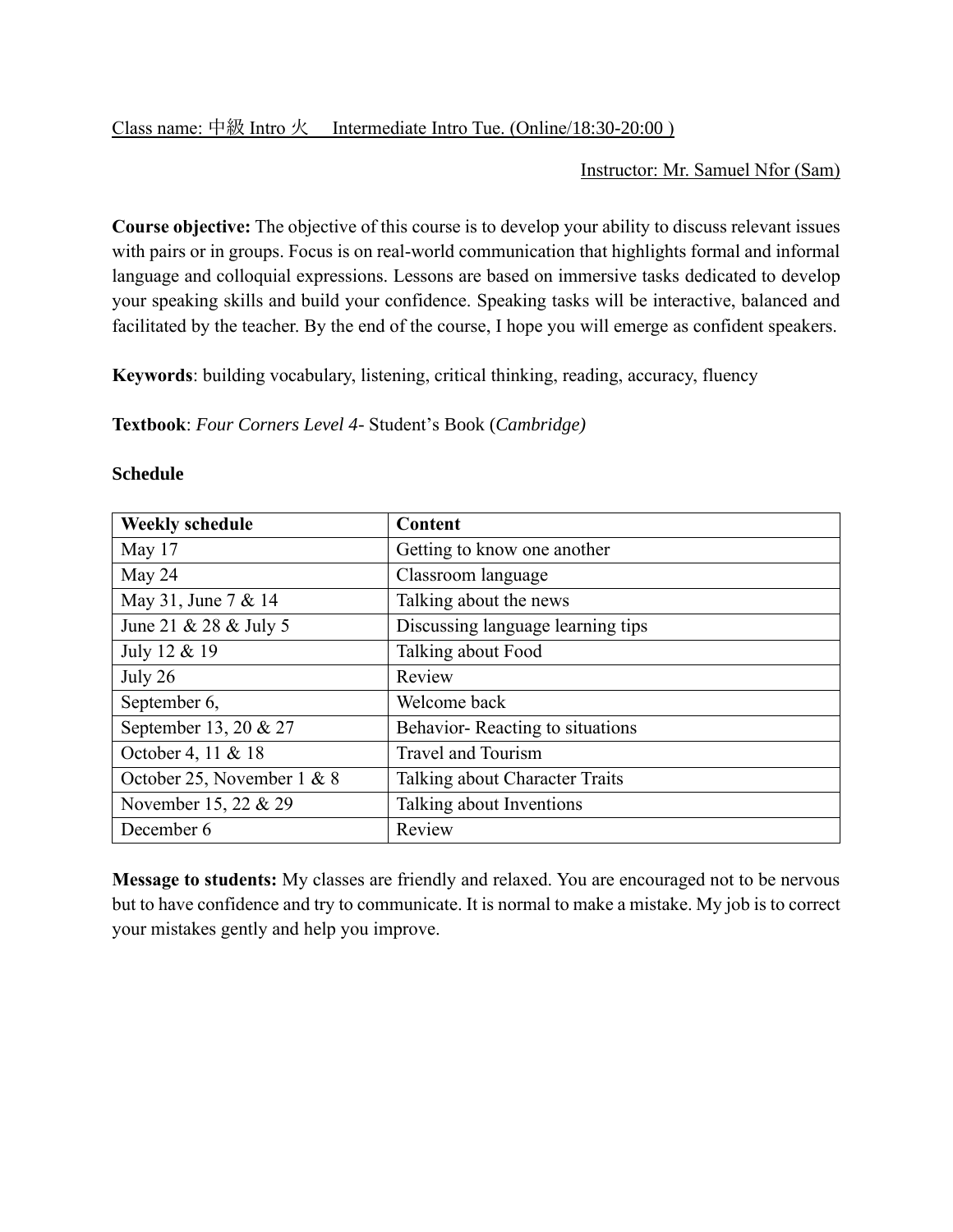Class name: 中級 Intro 火 Intermediate Intro Tue. (Online/18:30-20:00) Instructor: Mr. Samuel Nfor (Sam)

 $\mathbf 3$ 

 $\overline{\mathbf{4}}$ 

| 2022 April |    |    |    |                        |     |     |  |  |  |
|------------|----|----|----|------------------------|-----|-----|--|--|--|
| <b>Sun</b> |    |    |    | Mon   Tue   Wed   Thur | Fri | Sat |  |  |  |
|            |    |    |    |                        |     | 2   |  |  |  |
| 3          | 4  | 5  | 6  |                        | 8   | 9   |  |  |  |
| 10         | 11 | 12 | 13 | 14                     | 15  | 16  |  |  |  |
| 17         | 18 | 19 | 20 | 21                     | 22  | 23  |  |  |  |
| 24         | 25 | 26 | 27 | 28                     | 29  | 30  |  |  |  |
|            |    |    |    |                        |     |     |  |  |  |

 $M<sub>c</sub>$ 

| May |            |    |    |                  |     |            |
|-----|------------|----|----|------------------|-----|------------|
| Sun | <b>Mon</b> |    |    | Tue   Wed   Thur | Fri | <b>Sat</b> |
|     | 2          | 3  |    | -5               | 6   |            |
| 8   | 9          | 10 | 11 | 12               | 13  | 14         |
| 15  | 16         | 17 | 18 | 19               | 20  | 21         |
| 22  | 23         | 24 | 25 | 26               | 27  | 28         |
| 29  | 30         | 31 |    |                  |     |            |
|     |            |    |    |                  |     |            |

|--|

|    |    |    |    | Sun   Mon   Tue   Wed   Thur | Fri | <b>Sat</b> |
|----|----|----|----|------------------------------|-----|------------|
|    |    |    |    | 2                            | 3   |            |
| 5  | 6  |    | 8  | 9                            | 10  |            |
| 12 | 13 | 14 | 15 | 16                           | 17  | 18         |
| 19 | 20 | 21 | 22 | 23                           | 24  | 25         |
| 26 | 27 | 28 | 29 | 30                           |     |            |
|    |    |    |    |                              |     |            |

July

| Sun   Mon   Tue   Wed   Thur |    |    |    |    | Fri | <b>Sat</b> |  |
|------------------------------|----|----|----|----|-----|------------|--|
|                              |    |    |    |    |     | 2          |  |
|                              |    | 5  | 6  |    | 8   | -9         |  |
| 10                           |    | 12 | 13 | 14 | 15  | 16         |  |
| 17                           | 18 | 19 | 20 | 21 | 22  | 23         |  |
| 24                           | 25 | 26 | 27 | 28 | 29  | 30         |  |
|                              |    |    |    |    |     |            |  |

## August

| <b>Sun</b> |    |    |    | Mon   Tue   Wed   Thur | Fri | Sat |
|------------|----|----|----|------------------------|-----|-----|
|            |    | 2  | 3  | 4                      | 5   | 6   |
|            | 8  | 9  | 10 |                        | 12  | 13  |
| 14         | 15 | 16 | 17 | 18                     | 19  | 20  |
| 21         | 22 | 23 | 24 | 25                     | 26  | 27  |
| 28         | 29 | 30 | 31 |                        |     |     |
|            |    |    |    |                        |     |     |

## September

|    |    |    |    | Sun   Mon   Tue   Wed   Thur | Fri | <b>Sat</b> |  |
|----|----|----|----|------------------------------|-----|------------|--|
|    |    |    |    |                              | 2   | -3         |  |
|    | 5  | 6  |    | 8                            |     | 10         |  |
|    | 12 | 13 | 14 | 15                           | 16  |            |  |
| 18 | 19 | 20 | 21 | 22                           | 23  | 24         |  |
| 25 | 26 | 27 | 28 | 29                           | 30  |            |  |
|    |    |    |    |                              |     |            |  |

| October        |                      |    |    |    |     |            |   |
|----------------|----------------------|----|----|----|-----|------------|---|
|                | Sun Mon Tue Wed Thur |    |    |    | Fri | <b>Sat</b> |   |
|                |                      |    |    |    |     |            |   |
| $\overline{2}$ | 3                    |    | 5  | 6  |     | 8          |   |
| 9              | 10                   | 11 | 12 | 13 | 14  | 15         |   |
| 16             | 17                   | 18 | 19 | 20 | 21  | 22         |   |
| 23             | 24                   | 25 | 26 | 27 | 28  | 29         | 4 |
| 30             | 31                   |    |    |    |     |            |   |

November

|                 |    |    |    | Sun   Mon   Tue   Wed   Thur | Fri | <b>Sat</b> |
|-----------------|----|----|----|------------------------------|-----|------------|
|                 |    |    | 2  |                              |     | 5          |
| $6\phantom{1}6$ |    | 8  | 9  | 10                           |     | 12         |
| 13              | 14 | 15 | 16 | 17                           | 18  | 19         |
| 20              | 21 | 22 | 23 | 24                           | 25  | 26         |
| 27              | 28 | 29 | 30 |                              |     |            |
|                 |    |    |    |                              |     |            |

 $\sqrt{5}$ 

| December   |          |    |                  |    |     |            |  |  |  |  |
|------------|----------|----|------------------|----|-----|------------|--|--|--|--|
| <b>Sun</b> | Mon      |    | Tue   Wed   Thur |    | Fri | <b>Sat</b> |  |  |  |  |
|            |          |    |                  |    | 2   |            |  |  |  |  |
|            | 5        | 6  |                  | 8  | 9   | 10         |  |  |  |  |
| 11         | 12       | 13 | 14               | 15 | 16  |            |  |  |  |  |
| 18         | 19       | 20 | 21               | 22 | 23  | 24         |  |  |  |  |
| 25         | 26       | 27 | 28               | 29 | 30  | 31         |  |  |  |  |
|            |          |    |                  |    |     |            |  |  |  |  |
|            | Total 25 |    |                  |    |     |            |  |  |  |  |

| 2023 January |                |    |                  |    |     |            |  |  |  |
|--------------|----------------|----|------------------|----|-----|------------|--|--|--|
| Sun          | Mon            |    | Tue   Wed   Thur |    | Fri | <b>Sat</b> |  |  |  |
|              | $\overline{2}$ | 3  |                  | 5  | 6   |            |  |  |  |
| 8            | 9              | 10 | 11               | 12 | 13  | 14         |  |  |  |
| 15           | 16             | 17 | 18               | 19 | 20  | 21         |  |  |  |
| 22           | 23             | 24 | 25               | 26 | 27  | 28         |  |  |  |
| 29           | 30             | 31 |                  |    |     |            |  |  |  |
|              |                |    |                  |    |     |            |  |  |  |

February

|    |    |    |    | Sun   Mon   Tue   Wed   Thur | Fri | Sat |
|----|----|----|----|------------------------------|-----|-----|
|    |    |    |    | 2                            | 3   |     |
| 5  | 6  |    | 8  | 9                            | 10  | 11  |
| 12 | 13 | 14 | 15 | 16                           | 17  | 18  |
| 19 | 20 | 21 | 22 | 23                           | 24  | 25  |
| 26 | 27 | 28 |    |                              |     |     |
|    |    |    |    |                              |     |     |

March

| .  |    |    |    |                      |     |     |  |  |  |
|----|----|----|----|----------------------|-----|-----|--|--|--|
|    |    |    |    | Sun Mon Tue Wed Thur | Fri | Sat |  |  |  |
|    |    |    |    | 2                    | 3   |     |  |  |  |
| 5  | 6  |    | 8  | 9                    | 10  |     |  |  |  |
| 12 | 13 | 14 | 15 | 16                   | 17  | 18  |  |  |  |
| 19 | 20 | 21 | 22 | 23                   | 24  | 25  |  |  |  |
| 26 | 27 | 28 | 29 | 30                   | 31  |     |  |  |  |
|    |    |    |    |                      |     |     |  |  |  |

オンライン授業 Online